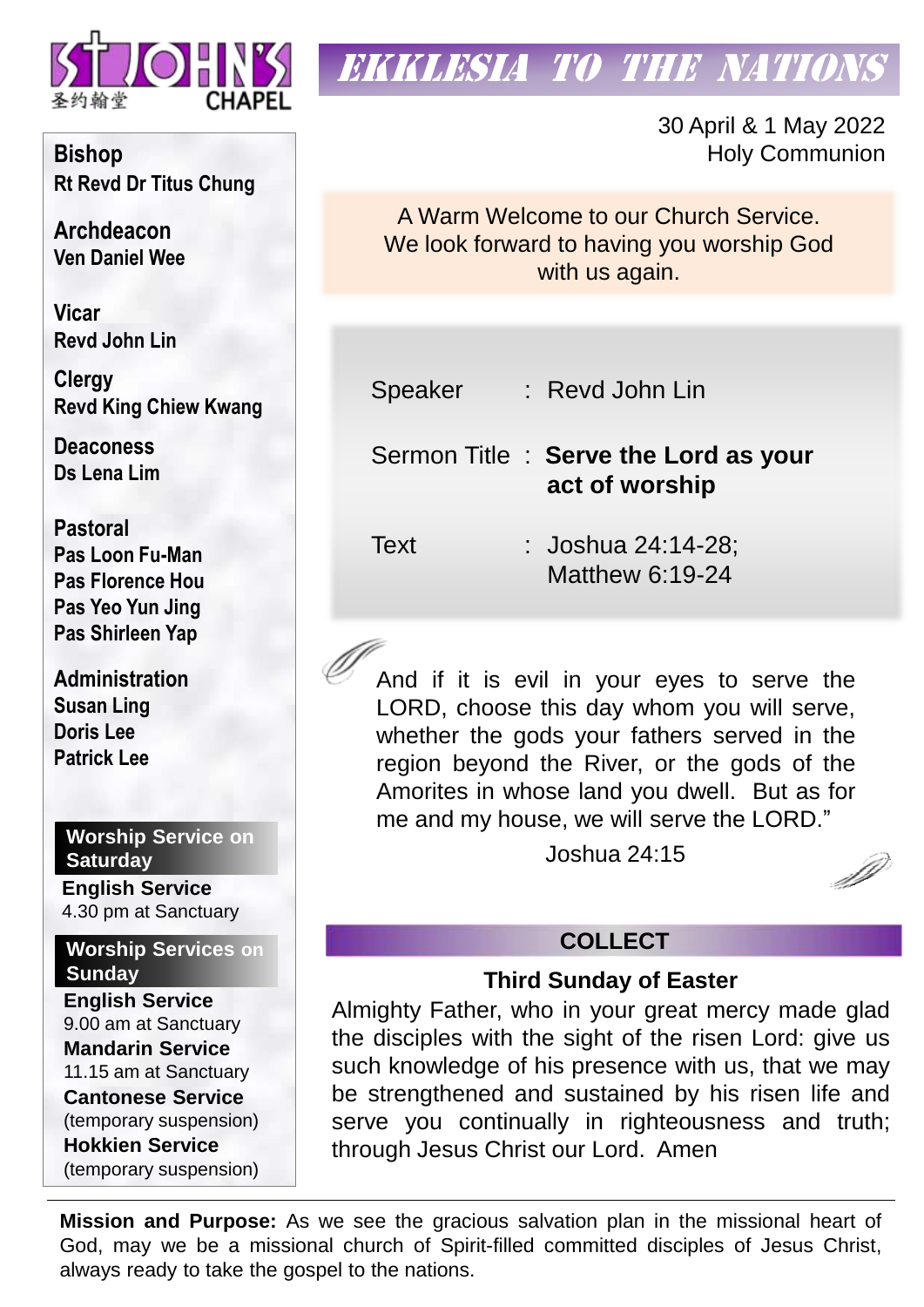Dear church family

We praise and thank God for his guidance and help for our church Annual General Meeting processes this year. Thank you, dear brothers and sisters in Christ, for your proxy form responses, participation, suggestions, encouragement and prayers.

It is my joy to introduce the **Parochial Church Council** (PCC) for year **2022-2023**.

| Vicar's Warden: Kenneth Sng  |                                                                                                     |
|------------------------------|-----------------------------------------------------------------------------------------------------|
| People's Warden: Hidehito le |                                                                                                     |
| Hon. Secretary: Elly Chiu    |                                                                                                     |
| Hon. Treasurer:              | Tan Pei Ching                                                                                       |
| <b>PCC</b> members:          | Benjamin Kirk, Enoch Ng, Florence Ho, Gan Pak Lim, George Chen,<br>Kevin Lee, Nellie Nam, Sally Lee |

Synod representatives (2020-2023): Elly Chiu, Ho Boon Sing, Justin Chan Sub-committee chairpersons: Hidehito Ie (*Personnel*), Benjamin Kirk (*Property*), Nellie Nam (*Finance*), Vicar (*Missions*)

We welcome sister **Sally Lee** (Mandarin congregation) to the PCC team. Our grateful thanks and appreciation to sister **Sheryl Sim** for her faithful service and ministry unto the Lord at PCC for the past years.

We thank God for every PCC member's commitment and heart in their *latreuo* worship of God in serving the Lord well. Value your prayers for the PCC team to continue being good stewards of church resources for the work of God's eternal kingdom and in making wise decisions and sound policies under the guidance of the Holy Spirit.

Maranatha Pastor John

| <b>Date</b>  | <b>Preacher</b>                                     | <b>Topic</b>                                                                                           |  |  |
|--------------|-----------------------------------------------------|--------------------------------------------------------------------------------------------------------|--|--|
| 23-24 Apr    | <b>Rev John Lin</b>                                 | Remember the Lord your God                                                                             |  |  |
| 30 Apr-1 May | <b>Rev John Lin</b>                                 | Serve the Lord as your act of worship                                                                  |  |  |
| $7-8$ May    | (Sat) Elvin & Esther Foong<br>(Sun) Pas Loon Fu Man | Through His Eyes - The Value of a Child<br>(Family service with KFC children)<br>Seeing Jesus as He Is |  |  |
| 14-15 May    | <b>Rev John Lin</b>                                 | Come home to the Father and His community                                                              |  |  |
| 21-22 May    | Rev John Lin                                        | Fear God and keep his commandments                                                                     |  |  |
| 29 May       | <b>Rev John Lin</b>                                 | Walk closely with our Shepherd-King                                                                    |  |  |

#### **Sermon Theme: Renewing our first love for Abba Father**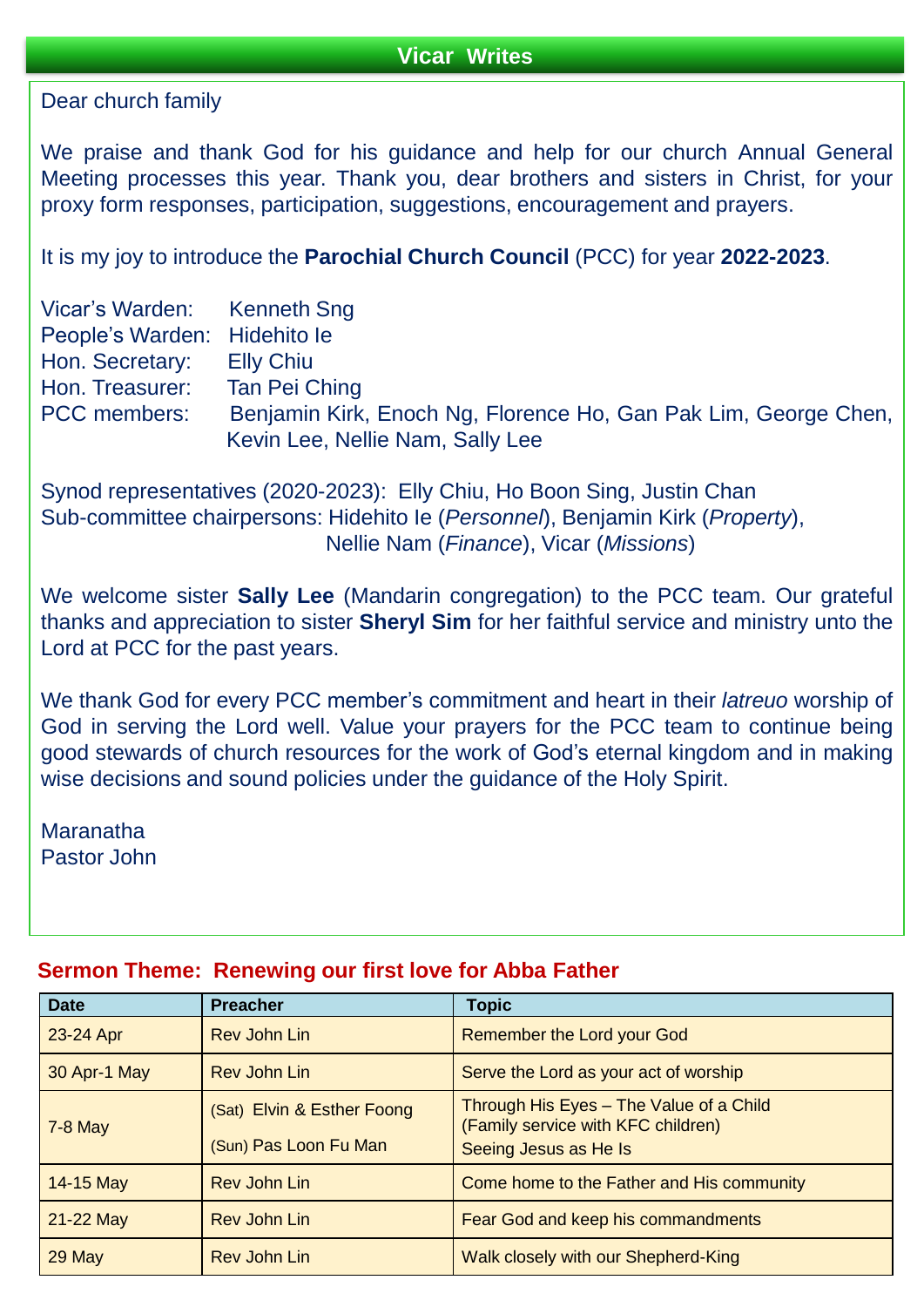#### **Family Service**

Family Service 2022 will be held on 7 May (Saturday)! We are pleased to have Elvin and Esther Foong from The Treasure Box who will be sharing the Word of God with us! A resource booth with be set up on that day for you to purchase the resources sold by The Treasure Box before or after the service. There will be NO KFC on that day as we would like to have all the children seated with their parents and join in for the service. You may refer to the flyer for more details! See you then!

Because of this Family Service, the **livestreaming** of the worship service for that weekend will be moved to the 9.00am service on Sunday 8 May 2022.

#### **Sunday Combined Service on 29 May**

There will be a combined service for both English and Chinese congregations on **Sunday 29 May 2022, 10am.** This is the final worship service for both Revd John and Revd King in SJCp before their posting on 1 June 2022. It will be followed with a time of thanksgiving and lunch. For logistical purposes and catering of lunch, do register at gg.gg/sjcpservices by 22 May 2022.

There will be no Saturday Service on 28 May 2022.

#### **Men United For Christ (MUFC)**

Calling all Brothers to join us for a time of journeying with each other in brokenness and meekness. Exploring men's issues, accountability, and spurring one another on towards fulfilling our Biblical calling. The session will be on **Our Calling As a Servant Leader,** Bro Enoch will be Facilitating the discussion. 21/05/2022 via ZOOM, 8:15am-9:30am.

Zoom Details as follows. Meeting ID: 964 2229 9981 Passcode: mufc20214

#### **Request for vehicle arrival by 9.15am for Sunday Service**

With the cessation of registration, we request members attending the **Sunday** services who come via private transport, to enter the school main gate latest by 9.15 am to facilitate the gate closure and security.

#### **Coffee / Tea Fellowship on Sundays**

From 1st May, hot beverages will be served at the school's canteen after the Worship Service. To facilitate members leaving after the service, do take note of the 2 time slots where school Main Gate C will be opened:

10.30 am to 11.15 am and 11.45 am to 12 noon.

#### **Intercession**

#### **Prayer Pointers for Family:**

- 1. Pray for families to continue to stay strong and united in the love of God.
- 2. Pray for wisdom, love, joy and patience as parents raise their children up in the ways of the Lord amidst the challenges that children may face these days.
- 3. Pray for the Family Service that will be held on 7 May for all who will be present to learn the value of a child through the eyes of Jesus since we are all children of God
- 4. Pray for the speakers, Elvin and Esther Foong, as they share God's Word with us. Pray that the Lord will grant them clarity in their sharing and that His Word will touch our hearts.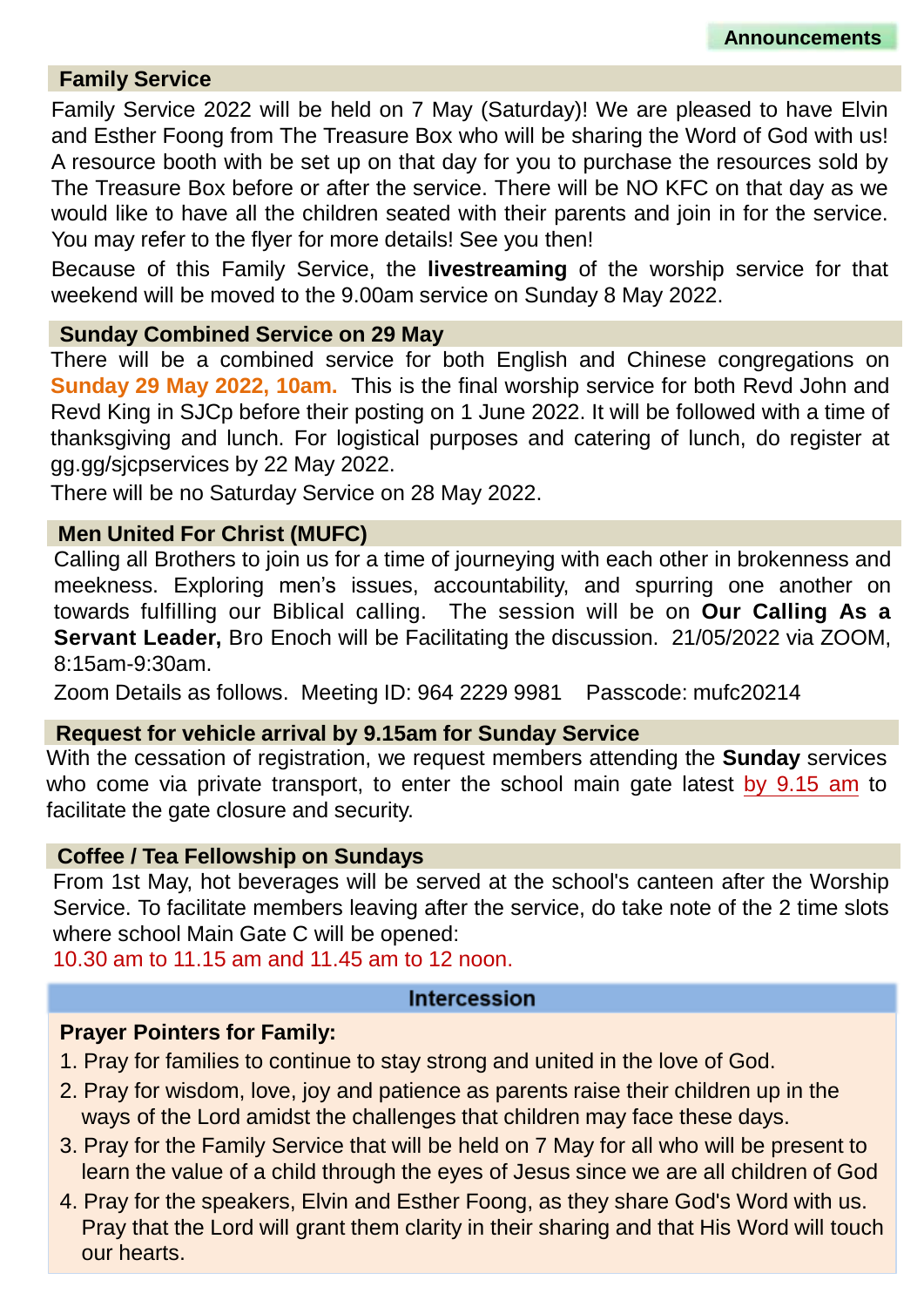| <b>DUTY</b><br><b>ROSTER</b>                        | <b>Saturday</b><br>30 April<br>2022           | <b>Sunday</b><br>1 May<br>2022             | <b>Next Saturday</b><br>7 May 2022                 | <b>Next Sunday</b><br>8 May 2022 | You may return your<br>tithes to the Lord and give<br>freewill offering through<br>the following ways: |
|-----------------------------------------------------|-----------------------------------------------|--------------------------------------------|----------------------------------------------------|----------------------------------|--------------------------------------------------------------------------------------------------------|
| Worship<br><b>Officiant</b>                         | Peter Soon                                    | Kenneth<br>Sng                             | Hide le                                            | Pas Yun Jing                     | (A) By cash or cheque                                                                                  |
| <b>Celebrant</b>                                    | Revd John Lin                                 |                                            |                                                    |                                  | using the envelopes                                                                                    |
| <b>Holy</b><br><b>Communion</b><br><b>Assistant</b> | Peter Soon,<br>Gabriel<br>Paul &<br>Mun Loong | Kenneth<br>Sng,<br>Ds Lena<br>& Patrick    |                                                    |                                  | (B) Internet Bank<br><b>Transfer</b>                                                                   |
| <b>Praise Team</b>                                  | Harmony                                       |                                            | <b>KFC Team</b>                                    | David's Legacy                   | <b>Account Name:</b><br>St John's Chapel                                                               |
| <b>Preacher</b>                                     | Revd John Lin                                 |                                            | Elvin & Esther<br>Foong                            | Pas Loon<br>Fu-Man               | <b>DBS Account Number:</b><br>008 002 5860                                                             |
| <b>Psalm Reading</b>                                |                                               |                                            |                                                    | Psalm 147                        |                                                                                                        |
| <b>Scripture Text</b>                               |                                               | Joshua 24:14-28;<br>Matthew 6:19-24        | Mark 10:13-16                                      | Luke 7:11-23                     | <b>Remarks:</b><br>TitheXXX, Month or<br>(1)<br>MissionXXX, Month or<br>(2)                            |
| <b>Sermon</b><br><b>Title</b>                       | Serve the Lord as your<br>act of worship      |                                            | Through His<br>$Eyes -$<br>The Value of a<br>Child | Seeing Jesus<br>As He Is         | (3)<br>NeedyXXX, Month or<br>BuildingXXX, Month<br>(4)<br>(where XXX is your Tithe                     |
| <b>Scripture</b><br><b>Reader</b>                   | Sonia le                                      | Esther<br>Ling                             |                                                    | Goh Xin Ying                     | number)                                                                                                |
| <b>Treasury</b><br><b>Witness</b>                   | Nellie &<br>Bee Kuan                          | <b>Boon Sing</b><br>& Eileen<br><b>Mok</b> | Lijie & Judy                                       | Pei Ching &<br>Cho Ling          | (C) PayNow using UEN<br>St John's Chapel's<br><b>UEN: T08CC4079E</b>                                   |
| <b>Staff On Duty</b>                                | Doris &<br>Susan                              | Pas<br>Florence<br>& Pas<br>Shirleen       | Pas Florence<br>& Pas Shirleen                     | Patrick & Doris                  | Remarks: (same as<br>above)                                                                            |

According to the latest government guidelines (dated 25 April), with effect from 26 April 2022, "**vaccinated status**" is **no longer required** for entry to all our church services and activities, if the meeting attendance is below 500.

As our average weekly attendance numbers is within our sanctuary seating capacity, Eventbrite online registration for tickets is no longer needed for the weekly worship services.

We will livestream the Saturday 4.30pm English Service. Thereafter, the church service will be available online at this weblink <http://www.sjcp.org.sg/service-live-streaming/>

**Church Ministries :** Home Cell, Kids-for-Christ, Tekna Youth, Young Adults, Choir, Marriage & Family Life, Pastoral Care and Visitation, Men's Fellowship, Sisters' Fellowship, Seniors Ministry

**Outreach:** SMSS Chaplaincy, The Boys' Brigade & The Girls' Brigade, Befrienders Club

*If you wish to know more about the ministries and outreach, please email to [admin@patmos.org.sg](mailto:admin@patmos.org.sg)*

**Address :** St John's Chapel 111 Farrer Road, Singapore 259240 **Tel :** 6468 8425 **Email (General Enquiries)** :  $\text{admin@patmos.org.sg}$  **Website :** [www.sjcp.org.sg](http://www.sjcp.org.sg/)